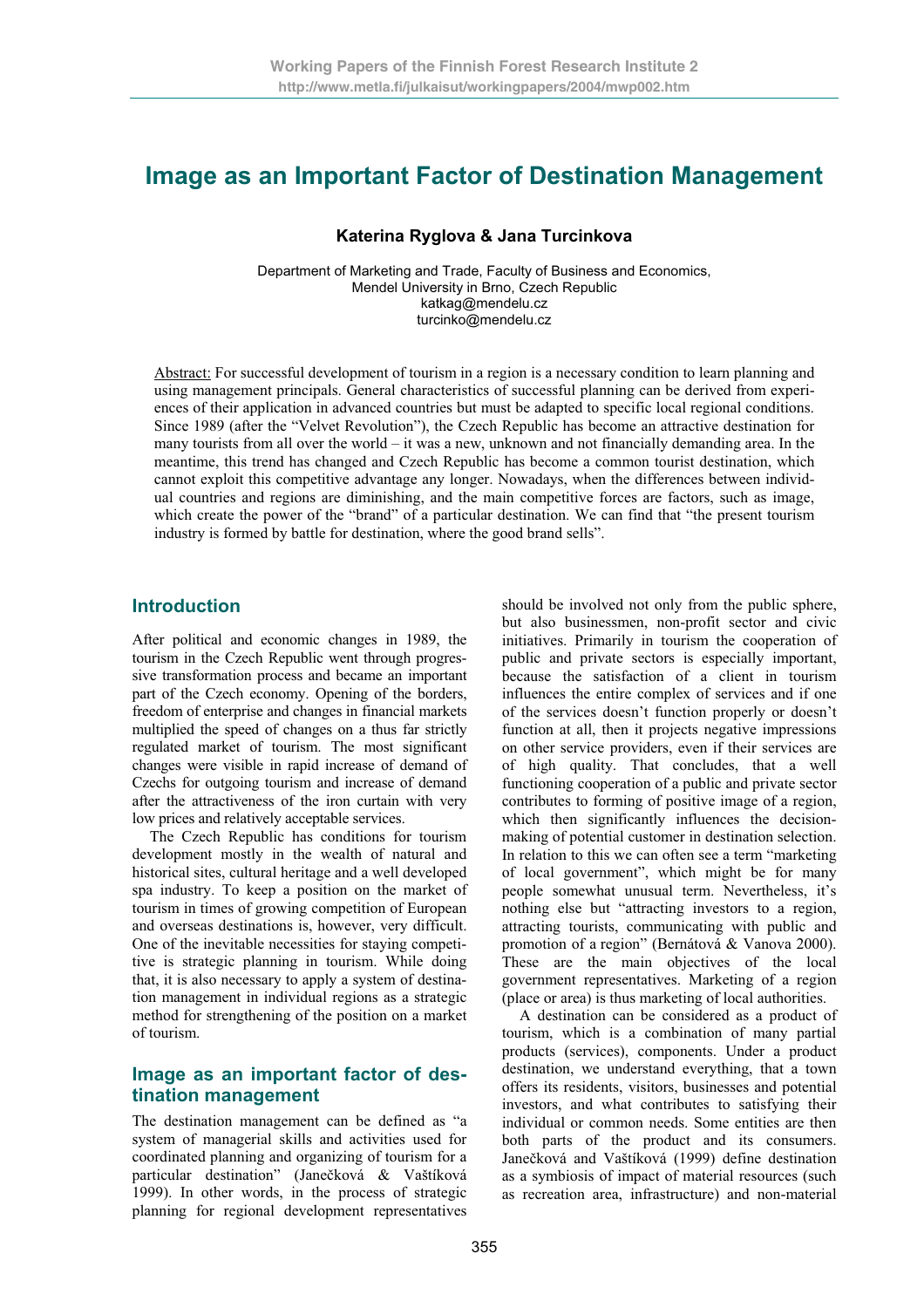resources (climate, personalities – such as guides etc.). The level of the product interrelates directly with its image, its quality, and quantity. The image of local authorities and the image of individual services provided in the destination put the finishing touches to summary image of a destination. The image of a place, a region or a town is not only an important part of the product, but first of all it can play an important role in destination promotion.

Each tourist destination should strive for creation of a specific image. An image of a place or a destination is rather a complex variable. It is influenced both by internal and external environment that is formed by a number of factors. It stems from the history of a town or a region, as much as from its present.

According to Janečková and Vaštíková (1999), an image of a place is also interconnected with its positioning in individual market segments, because for each of these segments the destination presents its different image. Very clearly define positioning Ries and Trout (1996), who say that "positioning is not what you do with a product, but what you do with perception or the mind of the potential customers."

The image of a country may, but doesn't necessarily need to conform to its reality. Often an image comes across the same way as a cliché. It underlines certain characteristics of a country while it leaves out different ones. Despite the fact, or maybe because of that has an image such importance and many times it influences people's behavior and attitudes.

Philip Kotler (2001) defines image as a set of ideas and impressions that a person has about an object. The attitudes and people's actions are highly dependent on object's image.

Nakomah et al. (1996) summarize that a majority of researches of place's image from the point of view of tourism take account of the acquired image, most of all the characteristics of how the people perceive the particular places and how they react to these perceptions, and whether this acquired image influences their present, existing concepts and their behavior as customer of tourism products.

When creating an image of a place, according to Bramwell and Rawding (1996), the municipalities or organizations involved must start with their own ideas and expectations about the place, town, destination, from its history and local conditions. The important factors are:

- Size of the location
- Natural and tourism conditions
- Economic activities
- Regional and international importance of the location
- Relations among the communities
- Marketing activities of the town and municipalities
- Relations among local municipalities and interest groups
- Local politics.

When planning and building image, Ashworth and Goodall (1998, p. 190) use these three basic types of research sources:

- 1. **Geographic research**: analyzes the natural, cultural and economic specifics of a destination (e.g. cultural traditions, customs). Exploiting the local traditions can intensify the feeling of pride of the locals for their place (area, region), which helps to better acceptance of and life together with tourists.
- 2. **Marketing research**: the goal is to find a competitive advantage of the analyzed destination. We presume that the individual destinations are substitutes for each other and our effort is to convince the potential clients to select our particular destination as their recreation resort. Marketing theory describes this technique also as branding. The goal is simple and quick identification of a particular destination (which we consider as the product of a certain brand) by introduction of a specific name, logo and other symbols contributing to differentiation from other competing destinations.
- 3. **Sociological research**: it is based on differences among people in various communities.

The foundation for properly built image is in its authenticity and specification, which provides the place with competitive advantage. People should perceive the destination as something unique. The right image, according to Ashworth and Goodall (1998), is being created over a certain period of time by using various communication tools with the objective to address our target segment(s) and hope that our message will be decoded and lead to satisfactory reaction.

An important term in this subject is also so called as Corporate Identity. It is the summary image of a destination (generally applies also to any organization or institution). It is represented by shared values, opinions, and attitudes of each sector (commercial, public and non-profit) in a destination, which differentiate the destination. On the outside, the destination is represented both by tangible elements (corporate design, name, logo, symbols, etc.), and intangible elements, such as the shared values, that contribute to the corporate culture.

Figure 1 shows the most important factors that play a significant role in the image creation.

The four advantages of using the image of a country:

1. **Building a country's identity**: By analyzing the image of a country, we can reveal the important unique selling proposition of a country. If the country's image proves to have positive influence on the perception of the country and its products, then it is in interest of the export policy to support the image and systematically develop it. This position is described as USP-strategy. This strat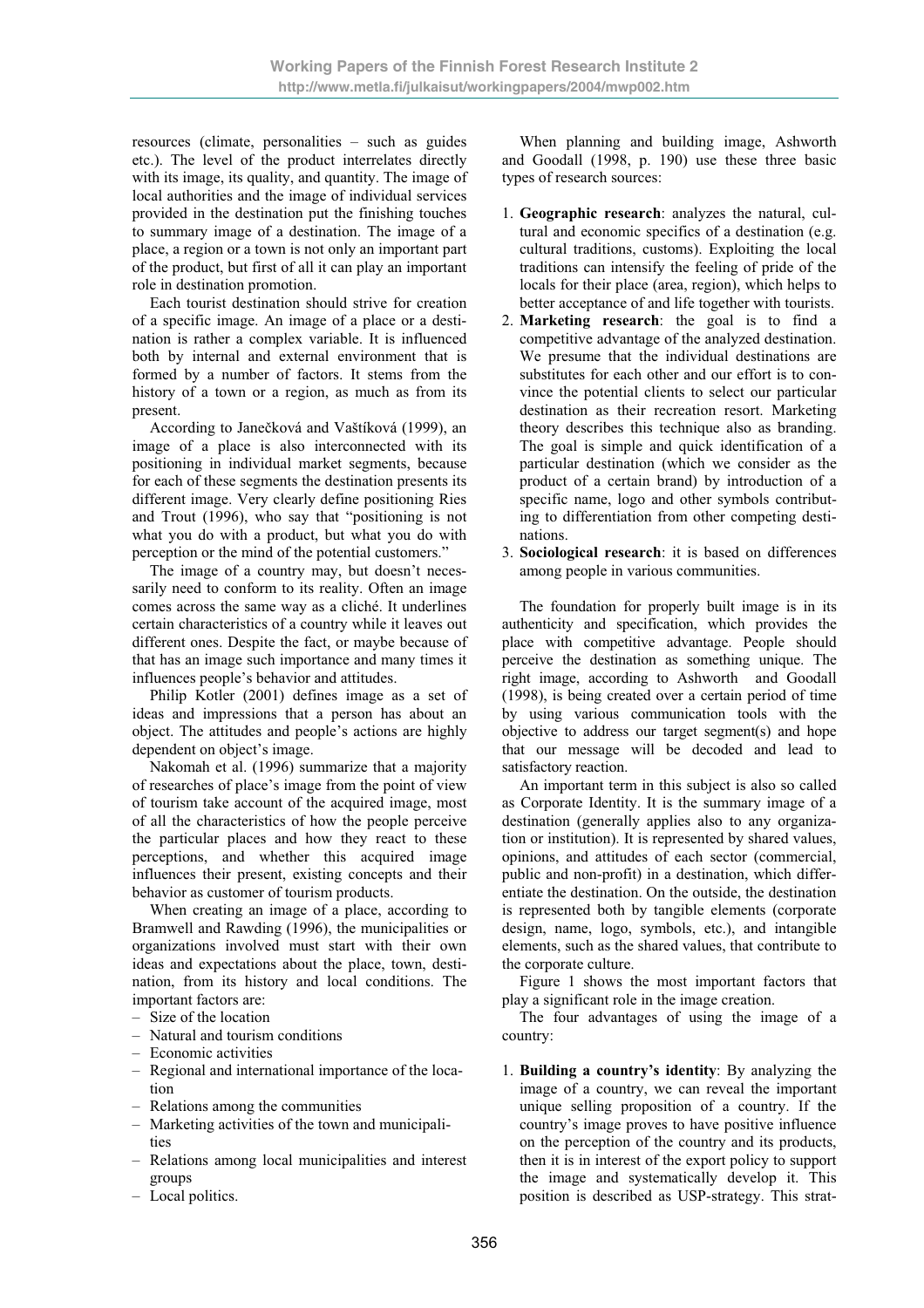egy provides numerous advantages – first of all, it promises success with use of just a bit of resources. If people are convinced that the Czech Republic has exceptional position, for example in brewery industry, then it is appropriate to concentrate on this strength and develop it even more.

- 2. **Cost-saving effect**: In the Czech Republic, the majority of the businesses are small or middle size, and when entering the international market, they are not well known or not known at all. Raising awareness and building a high level of knowledge about them is very costly from the financial point of view. Exploiting the world famous, Czech Republic's typical elements for the support of exports can then bring advantages for many companies to help them establish themselves on these new markets.
- 3. **Image transfer strategy**: As we have already mentioned, if there are any strengths associated with a country, where it is reasonable to take advantage of them and use them as a support also for other services and products of that particular country that are not so well known. In this sense, it is useful to transfer the capital stemming from the image of the Czech Republic not only to tourism, but also to export policies. By using the specific indication of the country of origin, or by using typical Czech elements which can then transfer the image of the Czech Republic also to other products and services. This strategy helped many countries to increase their exports.
- 4. **Increased efficiency of advertising**: Based on emotionally charged elements of promotion supporting exports, the efficiency of marketing communication can be increased. It leads to higher sensitivity to advertising and positive image transfer.

An important factor of building an image is establishment of the **brand of a destination**. It is clear that a country (a destination) with strong, positive and generally accepted associations lead to trust, quality and integrity, which provide the producers or services provider with a competitive advantage.

Smart country representatives base their brands and their reputation and their attitudes exactly the same way as smart companies do. Globalization and harmonization effects of European integration contribute to the pressure on countries to create, manage and increase the value of their "brand". The countries are aware that most of them provide similar products: area, infrastructure, educated citizens and very often also almost identical government system. To stand out in a crowd, it is necessary to really work on building your own brand. It is a difficult and longterm task, which can, however, significantly influence foreign investment decision-making and a market capitalization of the country. The countries need to search for a market niche and get involved in competitive struggle with marketing of other countries with the goal to satisfy customers and first of all to create a loyalty to their brand. In reality, a brand is ethically neutral term  $-$  it is simply a name representing perceived values related to the reputation of a product or a company.

The best example in shift in perception of a Country of origin information is Japan. After the WWII the "Made in Japan" indication used to be associated with rejects and low-end products flooding the markets. Its products were cheap and they were considered as worthless products. In many respects we could compare them to still present perception of Chinese products. Nowadays, though, Japan is perceived as a country with advanced technologies, high production



Figure 1. Factors with impact on a country's image.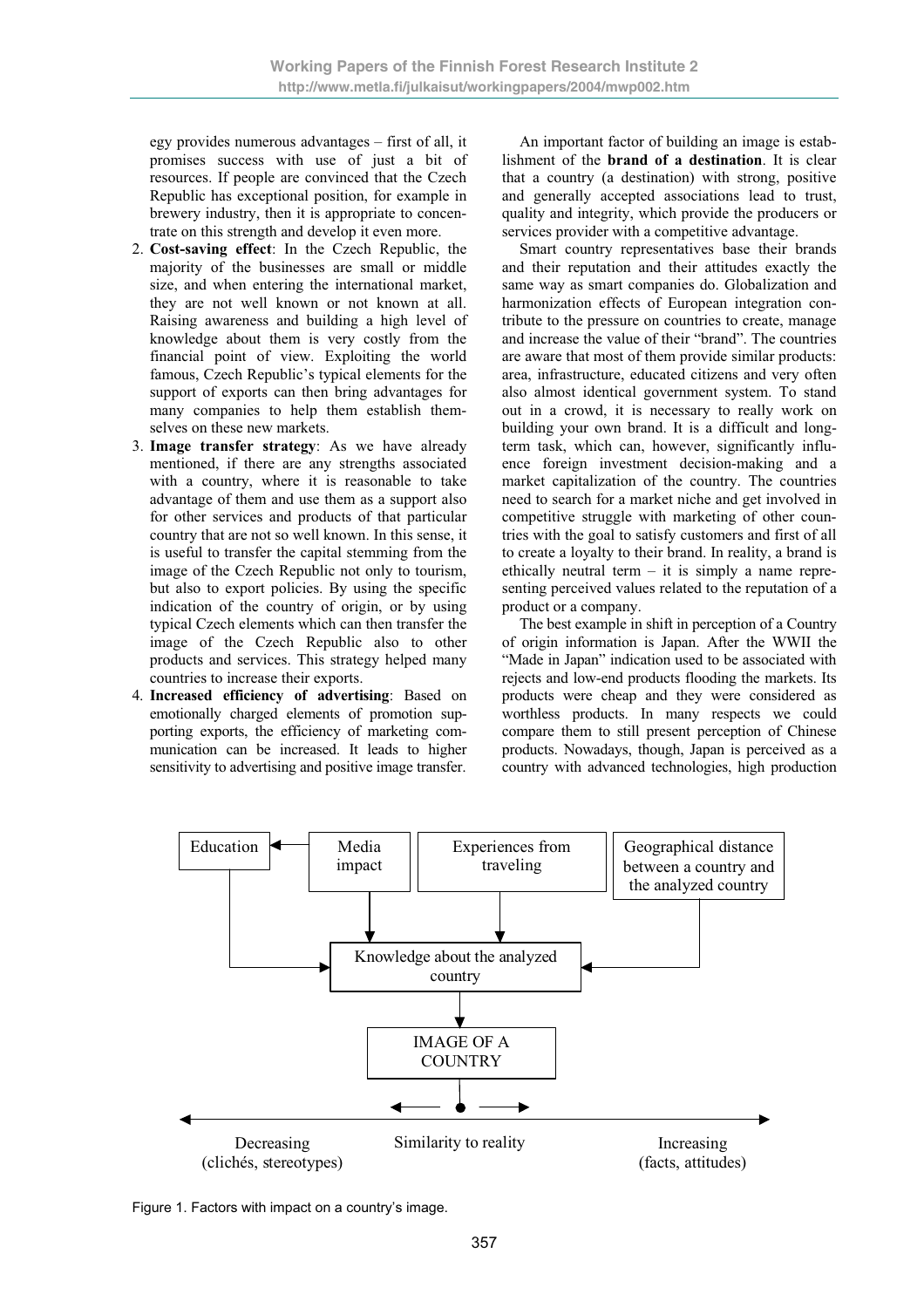quality, even of high style and social position. Customers are willing to pay more even for functionally identical product only because of the fact that the product comes from Japan.

The advertising agency Young&Rubicam claims that successful brand have these two following characteristics: brand vitality and brand caliber. Each of these characteristics has two attributes. A brand distinguishes itself with brand vitality, if it is in the awareness of a consumer differentiated from other brands and this differentiation is relevant according to customer's need. A brand has a necessary caliber, if it basks in significant respect and if it is well know on its target market.

# **Image of the Czech Republic in Austria**

A marketing research analyzing the image of the Czech Republic in Austria was conducted during March and April 2002. To obtain necessary information about public opinion about the image of the Czech Republic in Austria, the major part of the research is based upon survey among Austrian citizens. A comparative sample of respondents was selected also in the Czech Republic in order to be able to compare differences between the real image and the expected image by the Czech citizens (a self perception).

The results show that the Czech Republic is a much-frequented tourist destination. The Czech Republic is associated with interesting historical sites, culture, good food and picturesque landscape; however, it is also perceived as a country with low interest for environmental protection. As other problematic characteristics are perceived the political stability and technical development.

Products with indication "Made in Czech Republic" are mainly associated with reasonable prices and good craftwork; characteristics such as high quality were mentioned by less than 50% of respondents.

As factors that connect the Czech Republic with Austria were indicated history, culture, proximity, family relations, economic relations and character traits.

Austrian respondents were able to recall great number of Czech personalities, who they associate with the Czech Republic, such as Václav Havel, Bedřich Smetana, Antonín Dvořák, Masaryk, Emil Zátopek, Eduard Beneš, Franz Kafka, but also Karel Gott, Karel Schwarzenberg, Alexandr Dubček, Milan Kundera, Miloš Zeman, and Martina Navrátilová.

Škoda, bier, glass products and china were named as the most known Czech products. Besides these products, the respondents mentioned also regional products, such as Karlsbad biscuits, Olomouc cheese and Znojmo pickles.

Answers to the question – what factors do the Austrian respondents consider as positively influencing the image of the Czech Republic, were culture, hospitality, friendliness of people, economic development, food, landscape and the care of the historical sites. As negative factors were selected: the activation of the nuclear power plant Temelín and Beneš Edicts. Very sensitively is perceived the "injustice", when the Czech Republic joined the other EU countries with sanctions against Austria, when Haider was elected in the lead of Austrian government.

The familiarity with symbols and logos representing the Czech Republic is rather low. Partly it is due to the fact that the symbols aren't used on a lot of materials, and when compared with Austrian products, the usage of the logos representing Czech Republic on products is just now growing.

The results of the research proved that image of the Czech Republic has many strengths, however, it also has problematic areas that need to be worked on. It is a difficult and very complex task.

When building and maintaining the image these following factors are important:

- 1. **The research of current attitude and awareness about the country**. An important and basic condition of success is knowledge and availability of information. Knowing, how the country is perceived, is very important information.
- 2. **Be active**. When creating and sustaining an image, we cannot wait for someone to come to us. It is necessary to take the initiative and let the others know about us. Then you can control the extent and form of provided information. That gives more possibilities to better prepare for various problematic topics.
- 3. **Clearly define image you aspire to have**. In order to work on image and influence its characteristics, it is necessary to have clear idea of how it should be like, what we aspire to. Otherwise it could happen that media or someone else would define, who we are and where we fit. It is important to realize that an image has certain time stability and, therefore, it requires longer time period to change the image.
- 4. **Stress benefits and the uniqueness**. Especially nowadays, when the Czech Republic is joining the European Union, the citizens of the current member countries want to know, what kind of benefit the new coming members will bring, why they should be interested in cooperation, support, etc. So it is reasonable to present the country's strengths and benefits with guaranties that can be relied upon.
- 5. **Define the audience**. Just as in marketing plan of a product, the marketing plan of a country needs to define certain target segments that we want to address. Targeting the message can save costs and increase efficiency.
- 6. **Create and use marketing plan**. Marketing a country is a very complex thing. It is necessary to create mutual cooperation among individual participating entities in order to reach consistency